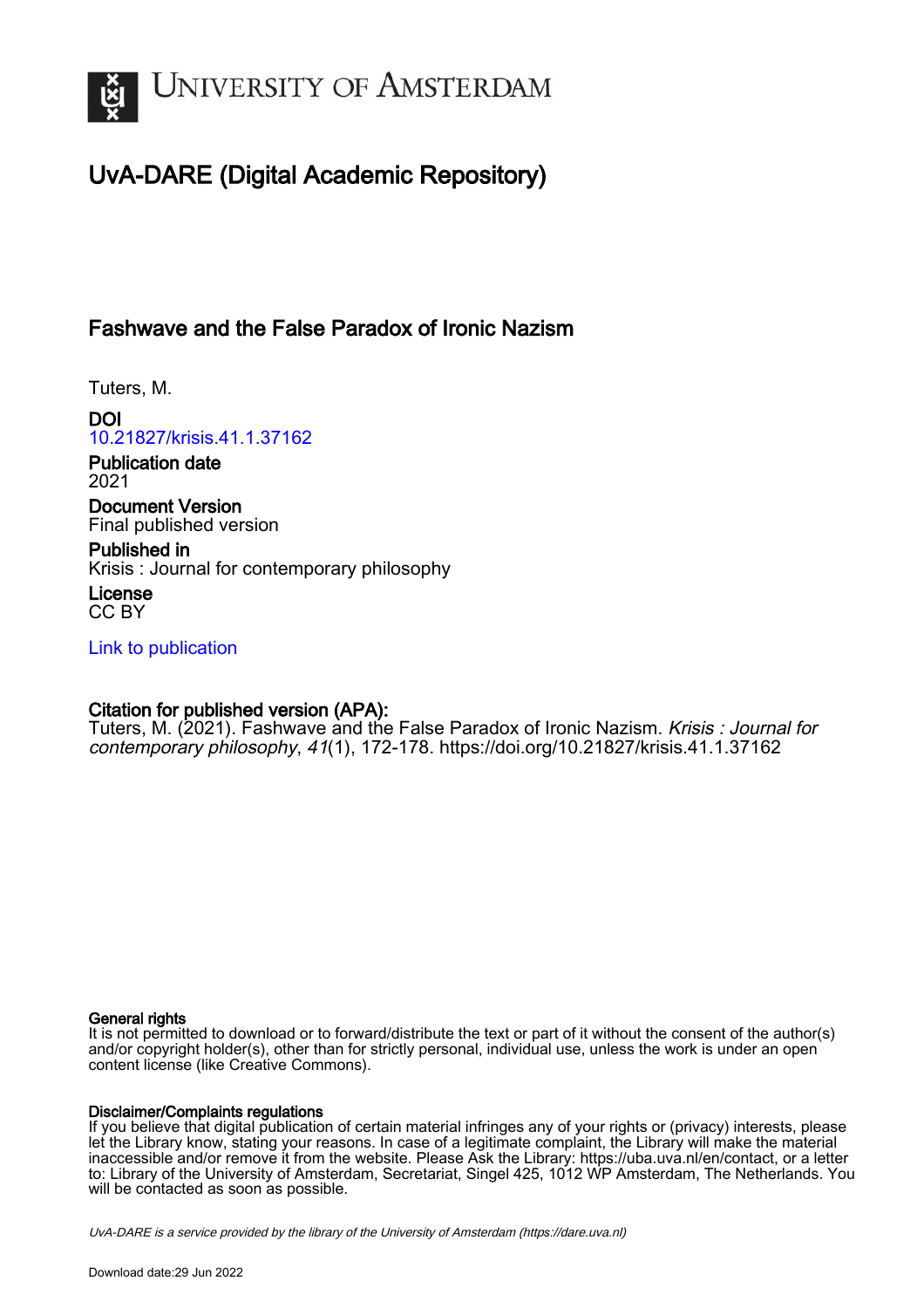**Fashwave and the False Paradox of Ironic Nazism** Marc Tuters

*Krisis* 41 (1): 172-178.

### **Abstract**

This essay looks at the use of vernacular web culture by the new right. Specifically it focuses on how, in recent years, the new right appropriated a genre of web aesthetics known as 'vapourwave' to create the sub-genre of 'fashwave'. Like vapourwave before it, fashwave taps into web cultural imaginary that is nostalgic for an imagined 'cyberpunk' past future — but while the former has been the subject of a monograph (Tanner 2016), very little has yet been written on the latter. Largely ignored within mainstream popular culture, these '—wave' aesthetics flourish on the 'deep vernacular web' (de Zeeuw & Tuters 2019) of imageboards and web fora. As trivial as many fashwave memes may appear, this paper argues that they can be understood as the aesthetic manifestations of a contemporary renaissance in esoteric "traditionalism" — a discourse that posits an alternative theory of western culture, and which was influential on 20th century ideologues. The essay argues that fashwave transposes traditionalism's fantasy of imagined past glories into an imagined future — one that is informed by the vapourwave's distinctly vernacular nostalgia for masculine cyberpunk aesthetics.

### **Keywords**

4chan, Vaporwave, Deep vernacular web, Alt-right, Traditionalism, Esotericism.

#### **DOI**

10.21827/krisis.41.1.37162

#### **Licence**

This work is licensed under a Creative Commons Attribution 4.0 International License ([CC BY 4.0](https://creativecommons.org/licenses/by/4.0/)). © 2021 The author(s).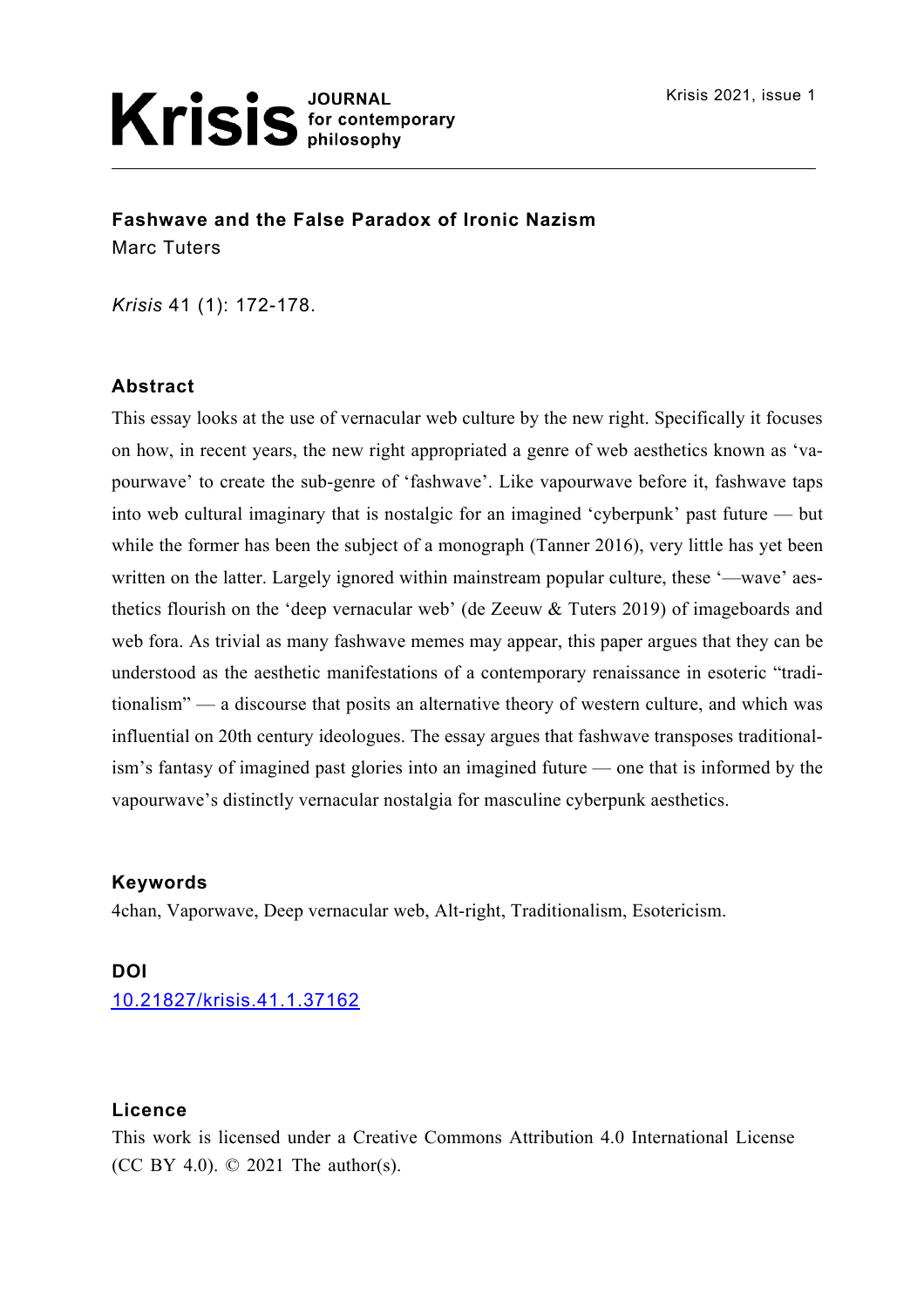### **Fashwave and the False Paradox of Ironic Nazism**

Marc Tuters

### **Introduction**

Type the phrase "fashwave" into a Google image search and you will be met with an endless scroll of fascist fan art expressed in the retro sci-fi pop idiom of "vaporwave". A typical image might include some heroic Western statuary juxtaposed against the backdrop of a computergenerated landscape in pastel hues, often rendered in 'lo-fi' with analog video noise artifacts, and emblazoned with anti-democratic slogans such as "make democracy history" and fascist iconography. What are we to make of this seeming "renaissance of esoteric fascism online"? (see also: Tuters & OIlab 2020). It can be understood as example of a strategic effort by a group of actors to design a catchy meme that creates the illusion of an insurgent political movement where none existed, an "alt-right" attention hacking techniques that this article briefly discusses in context of this special issue theme of a "new right wave".



*Screenshot of "fashwave" Google image search (June 7 2020)*

In a recent net art piece entitled Breitbart Red the Swiss design collective Ubermorgen provocatively argue for the dynamism of a new kind of rightwing avant-garde wave. Interweaving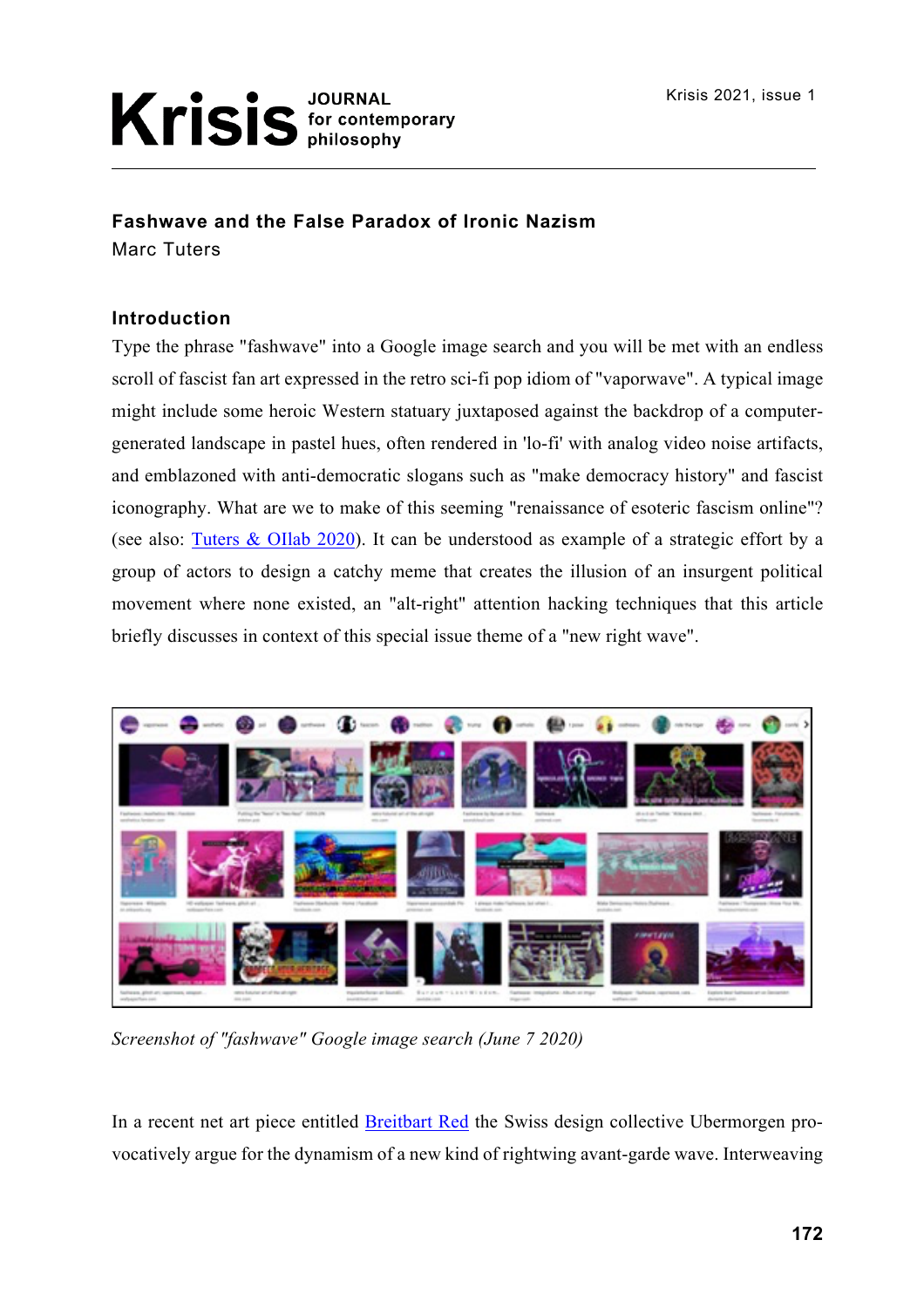vaporwave imagery with a textual manifesto, the piece is named after the U.S. media outlet formerly run by Trump's chief strategist Steve Bannon, who referred to Breitbart as a "platform for the alt-right" and has often openly expressed his admiration for the radical right thinker Julius Evola (Posner 2016, Horowitz 2017). Quoting, without attribution, the words of the neo-Nazi editor of the Daily Stormer Andrew Anglin, Ubermorgen's manifesto describes vaporwave as the "whitest" aesthetic of all time, intended "to support young men constructing their identity" by "enable[ing] transgression into realms" of "holistic libertarian transcendence". Whilst perhaps intended as a provocation, Ubermorgen's strategy of ironic provocation is, in fact, not that far from the media tactics of the so-called "alt-right". Although relatively small in number, the alt-right managed to capture a substantial share of Anglo-American media attention at the time of the 2016 U.S. presidential election. While the alt-right's use of memes for the purposes of circulating hateful ideas have been discussed already (see: oilab.eu), the most recent comprehensive work on the subject positions claims they have been "far more influential to public discourse than scholars have begun to grasp" (Woods and Hahner 2020, 2).

Beyond their use of memes, the alt-right are also known for co-opting aspects of subcultural sensibilities in order to present them as inventions of their own. The success of these appropriation techniques depend in part on tricking journalists into writing exposés intended to inform the public about their lurking menace. As such exposés tend to extend the reach of their message they are inevitably celebrated as successful exploits. Exemplary of these techniques have been their periodically successful campaigns to convince the public that the acts of drinking milk, of using the conventional hand sign for "ok", and of wearing New Balance sneakers are in fact symbols of "white power" (Wolf 2017; Harmon 2018; Noor 2019). A crucial element of these alt-right media exploits is their very preposterousness. Since from a certain perspective they are manifestly ridiculous, when they succeed they can be laughed-off by some as hoaxes, in line with long-standing and well-documented subcultural trolling practices. At the same time, however, they can also be understood as hacking exploits that seek to metaphorically "inject" radical ideas into everyday political discourse. To this end, they often attempt to use the youth-cultural posturing as a technique by which to *dissimulate* their true (political) intentions. The most telling example of this approach is when the American neo-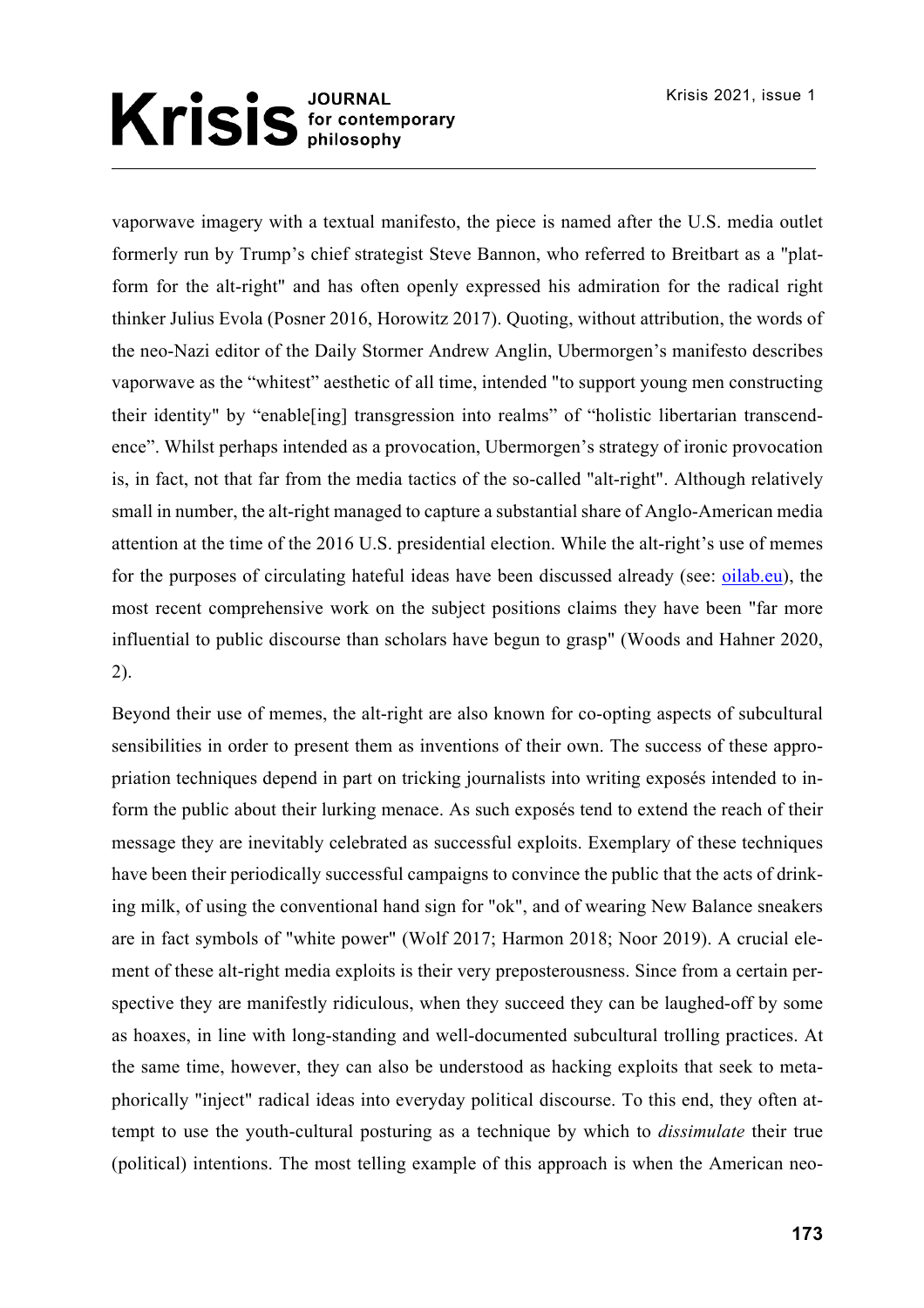# Krisis<sup>JOURNAL</sup><br>Milosophy

Nazi Andrew Anglin once referred to his politics as "Non-ironic Nazism masquerading as ironic Nazism" (OBrien 2017).

As discussed by Gabriella Coleman (2014) and Whitney Phillips (2015), hacking exploits against gullible media organizations had been coordinated and perpetrated on the notorious 4chan imageboard long before the rise of the alt-right. Whether or not these exploits were as progressive as commentators had often tended to imagine at the time, with the rise of the altright came "4chan's reactionary turn" in which such tactics would go from "punching up" at corporations to the taking aim at "non-whites" (Tuters & Hagen 2019). Although only one of the seventy boards on the site, it was 4chan's political discussion forum "/pol/" that has served a crucial role in creating the alt-right ironic Nazi style that Andrew Anglin would go on to promote via his website Daily Stormer, which used fashwave imagery to brand itself as edgy and "post-modern" (Anglin 2016). Featuring vernacular imageboard culture and written in a faux-satirical tone, The Daily Stormer thus tried to use humor in order to differentiate its extreme-right agenda from prior and long-standing neo-Nazi web forums. This technique was indeed explicitly outlined in a leaked style-guide for contributors to The Daily Stormer, in which Anglin instructed: "when using racial slurs, it should come across as half-joking — like a racist joke that everyone laughs at because it's true." (Feinberg 2017). While Anglin is a neo-Nazi, this technique of presenting reactionary views as ordinary is also characteristic of the radical populist right, as for example captured in the Vlaams Blok's slogan "say what you think" [zeggen wat u denkt]. Specific to the alt-right, however, is how reactionary politics are buried in layer upon layer of irony, thereby making it practically impossible to determine who is a "true believer" and who is not. This technique of ironic distancing makes the alt-right function as the ultimate form of "enlightened false consciousness" in which the subject need not believe in order for ideology to actually work (Sloterdijk 1988)*.*

Having thus sketched how alt-right ironic Nazis use outrage and ambivalence as a political instrument, we can now turn to the apparent paradox between fashwave's atavistic worldview and its futuristic feel. In order to unpack this seeming contradiction we need first to consider how much fashwave in fact differs from the once thriving subcultural genre whose form it has sought to appropriate: vaporwave. Although known primarily as a musical genre, the vaporwave aesthetic also features striking graphical components, invoking the imaginary mid-90s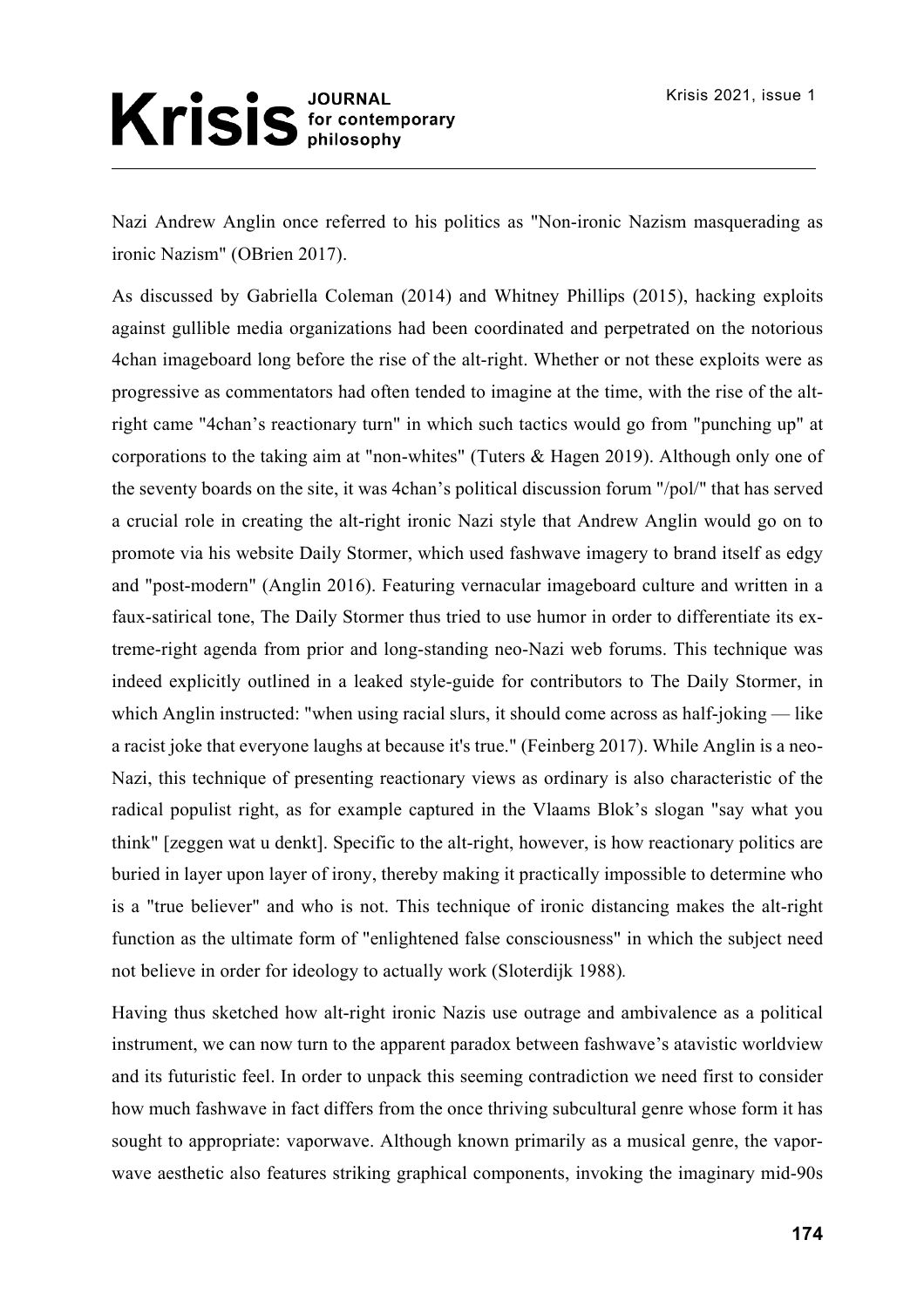# Krisis for contemporary

past future of "cyberpunk". Grafton Tanner (2016) offers an intriguing reading of the genre's ironic nostalgia for an imagined past future of the web as a meditation on the "uncanny" relationship between ourselves and our tools. What Tanner refers to as the "uncanny" and "haunted" vaporwave sensibility is built out of repeating fragments of the detritus of earlier digital culture. In Tanner's reading, vaporwave's endless haunted loops foreground the mechanical processes underway in the formation of contemporary subjectivity online. Grafton's argument is essentially that vaporwave brings one *closer to the machine*, opening human being onto the alterity of *techne —* a theme much discussed in contemporary media theory (see: Peters 2015). Here we can establish that, in spite of the apparent resemblance between vaporwave and fashwave as suggested by Ubermorgen, their philosophical outlooks are fundamentally antithetical. Whilst vaporwave exposes the machinic elements of human consciousness leading us away from the human form, fashwave seeks to construct a "new man" by awakening a "proto-fascist consciousness" (Theweleit 1987).



*Image from Daily Stormer's A Normie's Guide to the Alt-Right (Anglin, August 31, 2016)*

The template for fashwave's esoteric fascism is to be found in the ideas of Steve Bannon's favorite author Julius Evola, a minor figure of the Italian avant-garde whose concepts "men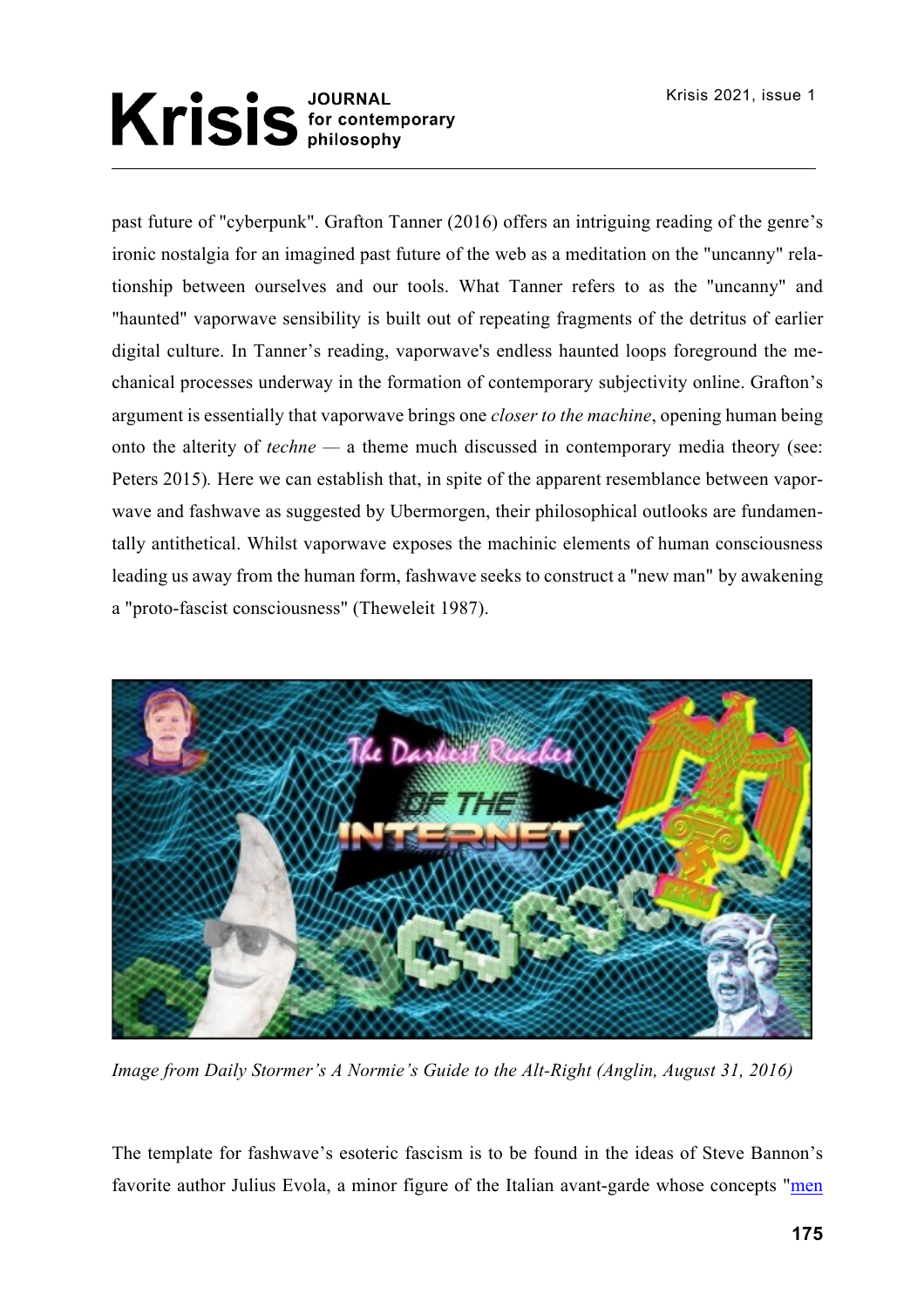among the ruins", "ride the tiger" and "kali yuga" appear again and again in fashwave imagery. Considered one of the foremost figures in the cannon of esoteric *Traditionalism* (Sedgewick 2004), Evola's writings develop an extremely bizarre cosmology based on fantasy themes, including the idea that the original inhabitants of Europe are descended from the primordial hordes of a pure Aryan race (Evola 2011, 65). This fantastical imagery resonates with the roleplaying fantasies of contemporary videogame "lore" — which, it has been argued, naturalize the notion that "races" have innate qualities and skills (Galloway 2013, 130). While resolutely anti-modern in his outlook, Evola's ideas have been given a futuristic gloss by the French neofascist thinker Guillaime Faye. Faye thus combines Julius Evola's Traditionalism with Filippo Marinetti's Futurism to create the template for fashwave in what he refers to as *archeofuturism*, which he describes as a "future society that combines techno-scientific progress with a return to the traditional answers that stretch back into the mists of time" (Faye 2010, 45).

Contra Ubermorgen then, the fashwave aesthetic of white male transgression is nothing new. Rather, it is the end-product of the "metapoliticization" of fascist ideas and practices that have been underway in Europe since the end of the second world war (Griffin 1985).What we *can* say about the alt-right is that they are extremely skilled at tricking those who are not aware of this history into propagating their memes. There are strong arguments for countering the newright wave by simply ignoring their attempts at metapolitics, and focussing instead on the real harm that they inflict on others (Phillips & Milner 2020). While fashwave represents a derivative aesthetic gloss on a reactionary political project, the normative argument here has been that, in order to decode the layers of irony that pervade the multi-dimensional space of twentyfirst century post-centrist political ideology, we need general fluency in "deep vernacular web imaginaries" (de Zeeuw & Tuters 2020).

### **References**

Anglin, Andrew. 2016. "A Normie's Guide to the Alt-Right." *Dailystormer.com*. August 31.

https://web.archive.org/web/20170821172825/https://dstormer6em3i4km.onion.link/a-normies-guide-tothe-alt-right/.

- Beran, Dale. 2019. *It Came From Something Awful: How a Toxic Troll Army Accidentally Memed Donald Trump Into Office*. New York: All Points Books.
- Coleman, Gabriella. 2014. *Hacker, Hoaxer, Whistleblower, Spy: The Many Faces of Anonymous*. New York: Verso Books.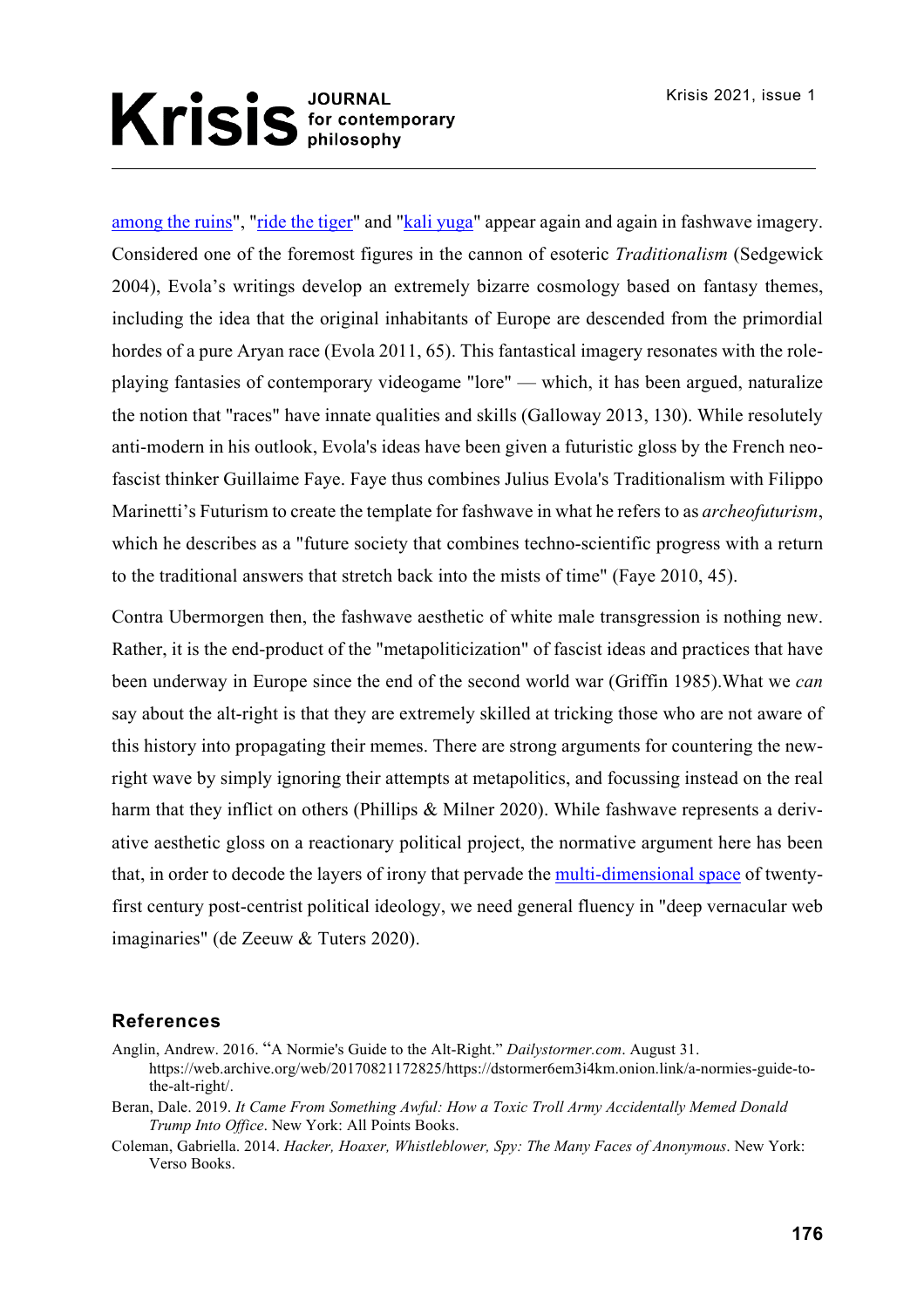de Zeeuw, Daniël and Marc Tuters 2020. "Teh Internet Is Serious Business: on the Deep Vernacular Web and Its Discontents." *Cultural Politics*. 16 (2), 214-232. https://doi.org/10.1215/17432197-8233406

Evola, Julius. 2011. *Metaphysics of War*. Budapest: Arktos.

Faye, Guillaume. 2010. *Archeofuturism: European Visions of the Post-Catastrophic Age*. Budapest: Arktos.

- Feinberg, Ashley. December 13 2017. "This Is the Daily Stormer's Playbook," December. https://www huffingtonpost.com/entry/daily-stormer-nazi-style-guide us 5a2ece19e4b0ce3b344492f2
- Griffin, Roger. 1985. "Revolts Against the Modern World: the Blend of Literary and Historical Fantasy in the Italian New Right." *Literature and History* 11 (1).
- Harmon, Amy. October 11 2018. "Why White Supremacists Are Chugging Milk and Why Geneticists Are Alarmed." *The New York Times*. https://www.nytimes.com/2018/10/17/us/white-supremacists-sciencedna html
- Horowitz, Jason, February 10 2017. "Steve Bannon Cited Italian Thinker Who Inspired Fascists," The New York Times. https://www nytimes.com/2017/02/10/world/europe/bannon-vatican-julius-evolafascism.html
- Mulhall, Joe, David Lawrence, Simon Murdoch, and Abigail Simmonds. 2018. The International Alternative Right. Hope Not Hate.
- Noor, Poppy. October 3, 2019. "How the alt-right co-opted the OK hand sign to fool the media." *The Guardian*. https://www.theguardian.com/world/2019/oct/03/ok-sign-gesture-emoji-rightwing-alt-right
- OBrien, Luke. December 2017. "The Making of an American Nazi." *The Atlantic*, December. https://www.theatlantic.com/magazine/archive/2017/12/the-making-of-an-american-nazi/544119/.
- Peters, John Durham. 2015. *The Marvelous Clouds: Toward a Philosophy of Elemental Media*. Chicago: University of Chicago Press.
- Phillips, Whitney. 2015. *This Is Why We Can't Have Nice Things: Mapping the Relationship Between Online Trolling and Mainstream Culture*. Cambridge MA: MIT Press.
- Phillips, Whitney, and Ryan M Milner. 2020. *You Are Here: a Field Guide for Navigating Polluted Information*. MIT Press. https://you-are-here.pubpub.org/
- Posner, Sarah. August 22 2016. "How Donald Trump's New Campaign Chief Created an Online Haven for White Nationalists." *Mother Jones*. http://www.motherjones.com/politics/2016/08/stephen-bannondonald-trump-alt-right-breitbart-news/
- Sedgewick, Mark. 2004. Against the Modern World: Traditionalism and the Secret Intellectual History of the Twentieth Century. Oxford: Oxford University Press.

Sloterdijk, Peter. 1988. *Critique of Cynical Reason*. Minneapolis: University of Minnesota Press.

- Tanner, Grafton. 2016. *Babbling Corpse: Vaporwave and the Commodification of Ghosts*. London: Zero Books.
- Theweleit, Klaus. 1987. *Male Fantasies: Women, Floods, Bodies, History*. Minneapolis: University of Minnesota Press.
- Tuters, Marc, OILab. 2020. "15 Esoteric Fascism Online 4chan and the Kali Yuga." In, *Far-Right Revisionism and the End of History; Alt/Histories*. edited by Louie Dean Valencia-Garcia, London: Routledge, 287– 303.
- Wolf, Cam. December 22 2017. "New Balance, Under Armour, and the Year that Sneakers Got Political." *GQ*. https://www.gq.com/story/new-balance-sneakers-politics-2017
- Woods, Heather Suzanne, and Leslie A Hahner. 2020. Make America Meme Again: the Rhetoric of the Alt-Right. Oxford: Peter Lang.